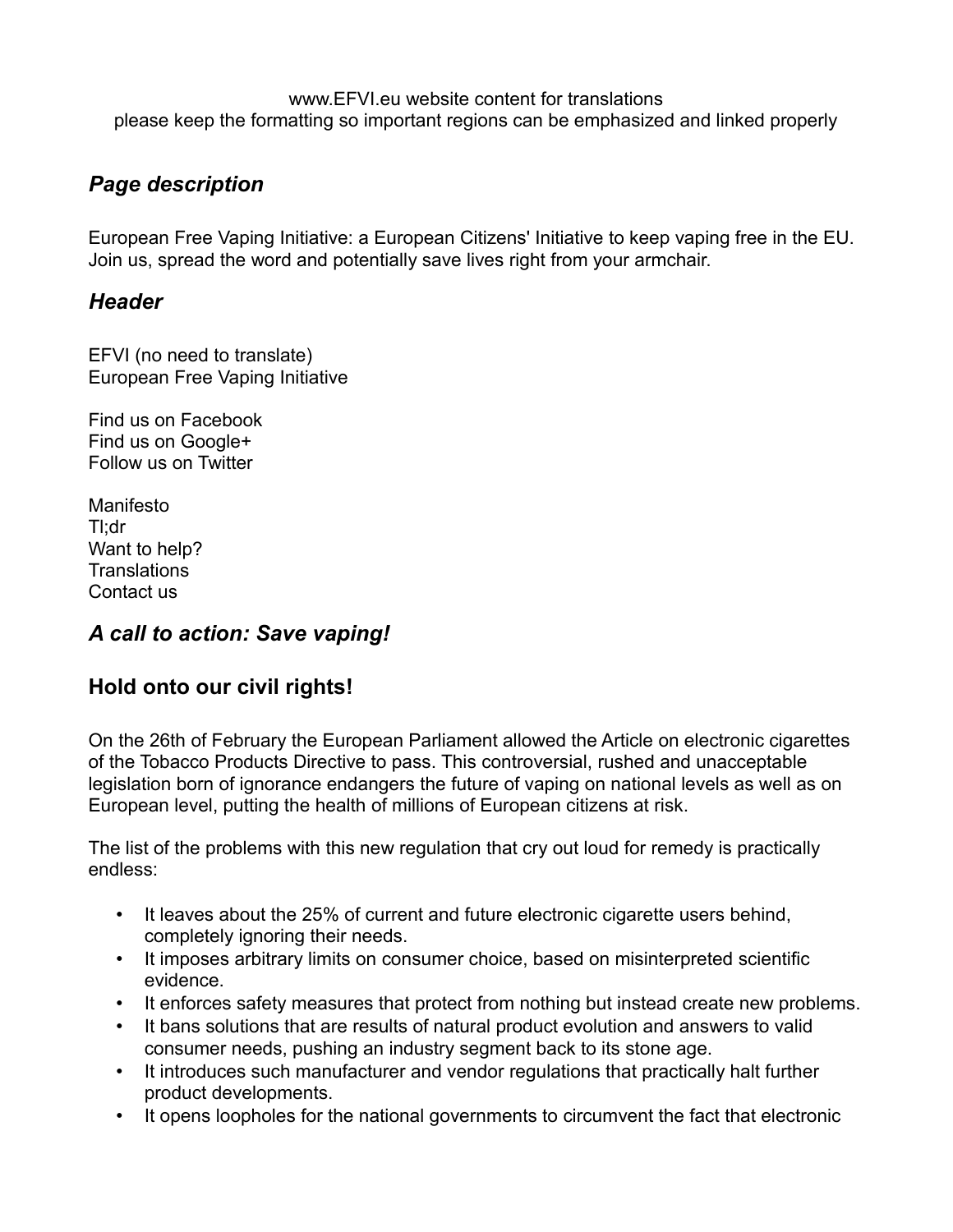cigarettes are not medicinal products, a fact backed by the European Parliament, court verdicts, science and common sense.

- It allows member states to violate basic principles of the European Union.
- And so on...

Our goal is to express the will of the many, who are already vaping, plan to vape, have a loved one who is vaping or someone who simply respects the values of private sphere and personal rights. We will keep fighting until electronic cigarettes are finally to be discussed at the level they deserve, and until a regulation is born that says no to fears rooted in ignorance, and does not bypass scientific evidence nor the real needs of the people using electronic cigarettes.

Vapers made an **adult, responsible and private decision** when they chose this young but very effective alternative that made possible for them to leave or ease up a deadly habit that claims hundreds of thousands of lives of EU citizens each and every year. The fact that vaping poses no harm to the vicinity of the vaper makes this hobby a private matter of no public interest, therefore any kind of attempt towards the regulation of electronic cigarettes and related products is interpreted as serious offense against our personal rights and private sphere.

The message is simple and clear: **hands off of free vaping** in the European Union. Read more about it in our manifesto.

Our weapon of choice is the European Citizens' Initiative, a mechanism provided by the EU that allows its concerned citizens to express their common opinion on how the European Parliament should approach certain subjects, in this case: vaping.

## *About EFVI*

## **What is EFVI?**

An opportunity for vapers to directly address the decision makers of Europe so they can choose to ignore our opinion no more. We need to collect one million signatures before the 25th of November 2014, and reach the minimum quota in seven member states.

#### **What EFVI is not**

EFVI is not an another petition to sign. It allows us to participate directly in the development of EU policies regarding electronic cigarettes.

## **Why is EFVI important?**

Once successfully concluded, we will have the opportunity to meet Commission representatives in person and to present our initiative at a public hearing in the European **Parliament** 

#### **Members of the citizens' committee:**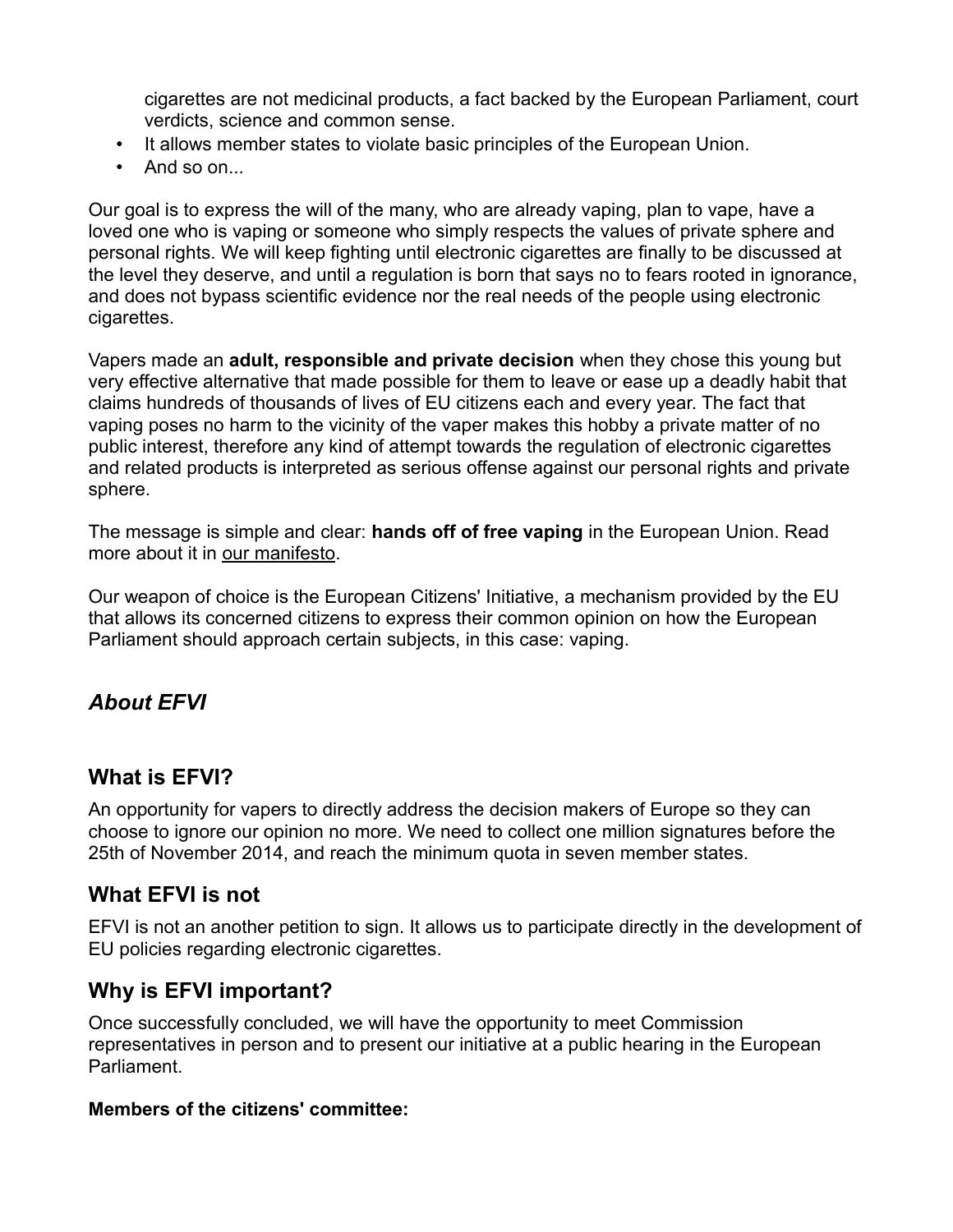Kinga Bilau (Hungary), Monika Calvetti-Fürst (Austria), Leo Compas (Netherlands), Ditta Ditewig (Netherlands), John Miles Dolphin (United Kingdom), Marcin Duraj (Poland), Scott Andrew Fitzsimmons (United Kingdom), Stavros Georgalas (Czech Republic), Marcel Göertz (Netherlands), Markus Kämmerer (Germany), Krisztian Pifko (Hungary), Charles Piggott (United Kingdom), Serge Poplemon (Belgium)

Our initiative at the Official register of the European Commission.

## *Support EFVI with your signature*

Please click this green rectangle to proceed to the online collection system.

Please make sure that you enter valid information as there is no room for error since invalid signatures can not be corrected and will be voided when the signature collection concludes.

The online collection system and its hosting is kindly provided by the European Commission.

Privacy statement, Data Protection, Certificate of conformity

# *Our manifesto*

We, the vapers of Europe and supporters of the subject, demand electronic cigarettes and its related products, regardless of its nicotine content, to be classified as general purpose recreational products through legislation, once and for all, and strictly not as medicinal, tobacco or any other kind of products that would limit or impair the vapers' access to and use of electronic cigarettes and related products.

The potential outcome of the classification of electronic cigarettes and related products other than general purpose recreational products would effectively lock electronic cigarette related small businesses out of the market by handing the future of vaping into the hands of an industrial group that is not just simply not interested in sustaining the current quality levels and wide range of selection, but it is counter-interested in serving the needs of users of vaping devices.

Vapers made an adult, responsible and private decision when they chose this young but very effective alternative that made possible for them to leave or ease up a deadly habit that claims hundreds of thousands of lives of EU citizens each and every year. The fact that vaping poses no harm to the vicinity of the vaper makes this hobby a private matter of no public interest, therefore any kind of attempt towards the regulation of electronic cigarettes and related products is interpreted as serious offense against our private sphere and personal rights. The matter of electronic cigarettes is intriguing solely for vapers, their close environment, manufacturers and vendors, no other parties should be concerned, in which scope the recent attempts for regulation and the whole overly serious approach towards electronic cigarettes make no sense at all.

The vast majority of vapers keep vaping as a hobby after successfully stopped smoking. We would love to make it very clear: it is not a smoking cessation device, it is a device for recreational purposes that makes it utterly easy to stop smoking and stop seriously harming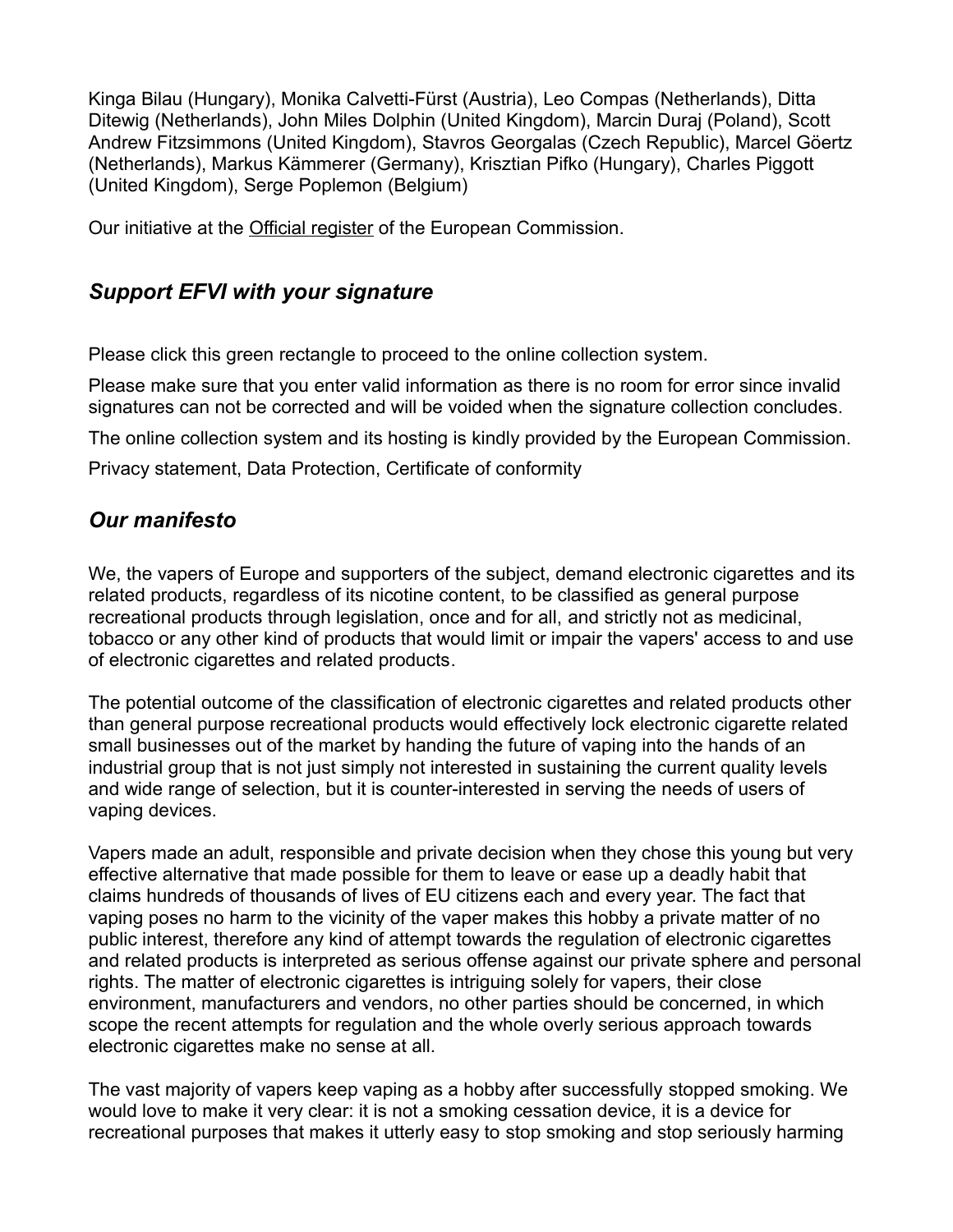yourself and your environment while you do it, effectively ending up with a harmless and fun activity.

Anyone who actually knows these devices, their effectiveness and its positive impact on quality of life, vapers have been experiencing for years, cannot find a reason born in good faith that justifies a classification as a medicinal or tobacco product. Especially so since other products with well known and proven harmful effects are kept being freely available to the public.

We do understand however, that in the long run it imposes a serious threat on government treasury incomes and profits of industrial groups intertwined with public health. We understand it and we could not care less. What we care for is our free will, the freedom of choice, and the real protection of the health of ourselves and others in our environment.

Therefore we ask the honored members of the European Commission to form their opinion considering all of the above, with regards to the classifying of electronic cigarettes and related products, and to propose legislation accordingly, to lay down the foundations of free and unrestricted vaping for Europe, by supporting the following conditions:

- allow all existing vapers of Europe to keep on vaping the same way vapers living in member states where vaping is unregulated do - without legislating any significant negative impact on the availability and diversity of vaping products;
- allow all future European vapers to experience the same rich culture of vaping that we now enjoy in member states where vaping is unregulated;
- allow affected manufacturers and vendors to stay in business, without being either crippled or burdened with unnecessary time and money consuming licensing procedures in conjunction with to electronic cigarettes and related products.

# *Tl;dr*

Vaping should remain free the same way it was during the past years. Do not restrict or regulate the use and distribution of electronic cigarettes, cartridges and refill liquids in the European Union.

- Allow all existing vapers of Europe to keep on vaping the same way vapers living in member states where vaping is unregulated do - without legislating any significant negative impact on the availability and diversity of vaping products.
- Allow all future European vapers to experience the same rich culture of vaping that we now enjoy in member states where vaping is unregulated.
- Allow affected manufacturers and vendors to stay in business, without being either crippled or burdened with unnecessary time and money consuming licensing procedures in conjunction with to electronic cigarettes and related products.

# *Want to help?*